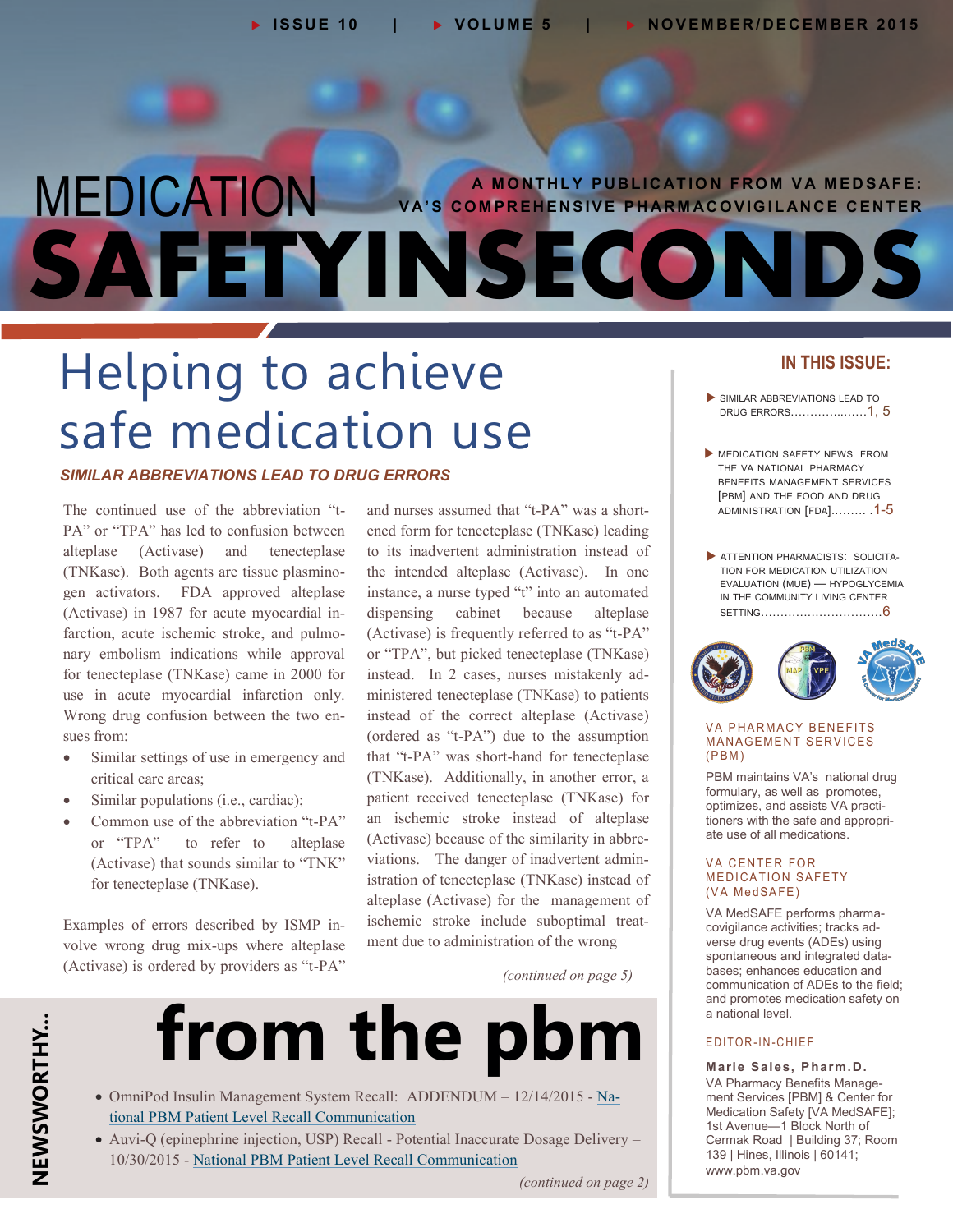# from the fda *continued from page 1)*

 *Submitted by Veronica Fassio, Pharm.D., PGY-2 Medication Use Safety Resident* 

#### **RADIOLOGY/IMAGING**

[FDA advises of rare cases of underactive thyroid in infants given iodine](http://www.fda.gov/Drugs/DrugSafety/ucm472782.htm)-containing contrast agents for medical [imaging](http://www.fda.gov/Drugs/DrugSafety/ucm472782.htm) 

#### 11/17/2015

FDA reports rare cases of hypothyroidism or transient thyroid suppression in infants following the use of iodinated contrast media (ICM) products for medical imaging procedures. A search of the FDA Adverse Event Reporting System (FAERS) database identified 10 cases between 1969 and early 2014 in infants < 4 months who received ICM products. These infants were either premature or had other serious underlying medication conditions. The rare underactive thyroid events are usually temporary, resolving without treatment and not resulting in any lasting effects. No changes in current prescribing, administration, or monitoring practices have been recommended by the FDA; however, the labels for ICM products will include information about these cases. FDA requires manufacturers of ICM products to investigate this safety issue further and will continue to evaluate and update the public when additional information is available.

#### **CARDIOLOGY**

FDA review finds long-term treatment with blood-[thinning medicine Plavix \(clopidogrel\) does not change risk](http://www.fda.gov/Drugs/DrugSafety/ucm471286.htm)  [of death](http://www.fda.gov/Drugs/DrugSafety/ucm471286.htm) 

#### 11/6/2015

FDA has found long-term treatment with clopidogrel does not increase or decrease the risk for all-cause mortality or the risk for cancer or cancer-related death in a population with, or at risk for, coronary artery disease. The possible risk of death associated with clopidogrel was previously discussed in an [11/16/14 FDA Drug Safety](http://www.fda.gov/Drugs/DrugSafety/ucm423079.htm) [Communication,](http://www.fda.gov/Drugs/DrugSafety/ucm423079.htm) as well as the [VAMedSAFE National PBM Bulletin](http://www.pbm.va.gov/PBM/vacenterformedicationsafety/nationalpbmbulletin/DAPT_Trial_Results_NATIONAL_PBM_BULLETIN_121714_FINAL.pdf) during the same month. At that time, the FDA was evaluating results from the Dual Antiplatelet Therapy (DAPT) trial in a population of patients implanted with a drug-eluting coronary stent. Data from the DAPT trial showed that treatment with dual antiplatelet therapy for 30 months decreased the risk of heart attacks and clot formation in stents but was associated with an increase in all-cause mortality compared to 12 months of treatment. Higher rates of death were predominantly explained by an increase in deaths from non-cardiovascular causes, primarily cancer and trauma-related. Findings from a meta-analysis conducted by Elmariah et al. concluded that extended DAPT was not associated with a difference in risk for all-cause, cardiovascular, or non-cardiovascular death compared with aspirin or shortterm DAPT. Summaries on the DAPT trial and the meta-analysis were mentioned in the [Nov 2014 – Jan 2015](https://vaww.cmopnational.va.gov/cmop/PBM/News%20and%20Bulletins/PBM-MAP-VPE%20Ez%20Minutes/Ez%20Minutes%202015/Ez_Minutes_Newsletter_Nov_2014_Jan_2015.pdf) PBM Ez-[Minutes Newsletter.](https://vaww.cmopnational.va.gov/cmop/PBM/News%20and%20Bulletins/PBM-MAP-VPE%20Ez%20Minutes/Ez%20Minutes%202015/Ez_Minutes_Newsletter_Nov_2014_Jan_2015.pdf)

The FDA conducted a separate meta-analysis including the DAPT trial and several large clinical trials assessing long-term treatment (12 months or longer) with clopidogrel and aspirin. The FDA determined that long-term use of dual antiplatelet therapy with clopidogrel plus aspirin does not increase or decrease overall risk of death in patients with, or at risk for, heart disease in comparison to short-term treatment (6 months or less), or even aspirin alone. FDA also found no apparent increase in cancer-related adverse events or cancer-related deaths with long-term compared to short-term clopidogrel plus aspirin. Of note, the FDA meta-analysis included 12 out of the 14 trials from the Elmariah meta-analysis; however, the FDA performed different statistical methods than those used by Elmariah. More information on which trials were assessed and the FDA's data summary are available in the FDA Drug Safety Communication (see references below).

|                                    | Number of<br>patients in- | Long-term<br>clopidogrel plus | Short term<br>clopidogrel plus | Mantel Haenszel Risk<br>Difference, 95% CI |
|------------------------------------|---------------------------|-------------------------------|--------------------------------|--------------------------------------------|
|                                    | cluded                    | aspirin                       | aspirin or aspirin<br>alone    |                                            |
| Overall incidence of death         | 56,799                    | $6.7\%$                       | $6.6\%$                        | $0.04\%$ , $(-0.35\%$ -<br>$0.44\%$        |
| Incidence of cancer adverse events | 37,835                    | $4.2\%$                       | $4.0\%$                        | $0.19\%$ , $(-0.20\%$ -<br>$0.59\%$        |
| Incidence of cancer death          | 40,855                    | $0.9\%$                       | $1.1\%$                        | $-0.14\%$ , $(-0.33\%$ -<br>$0.06\%$       |
| (continued on page 3)              |                           |                               |                                |                                            |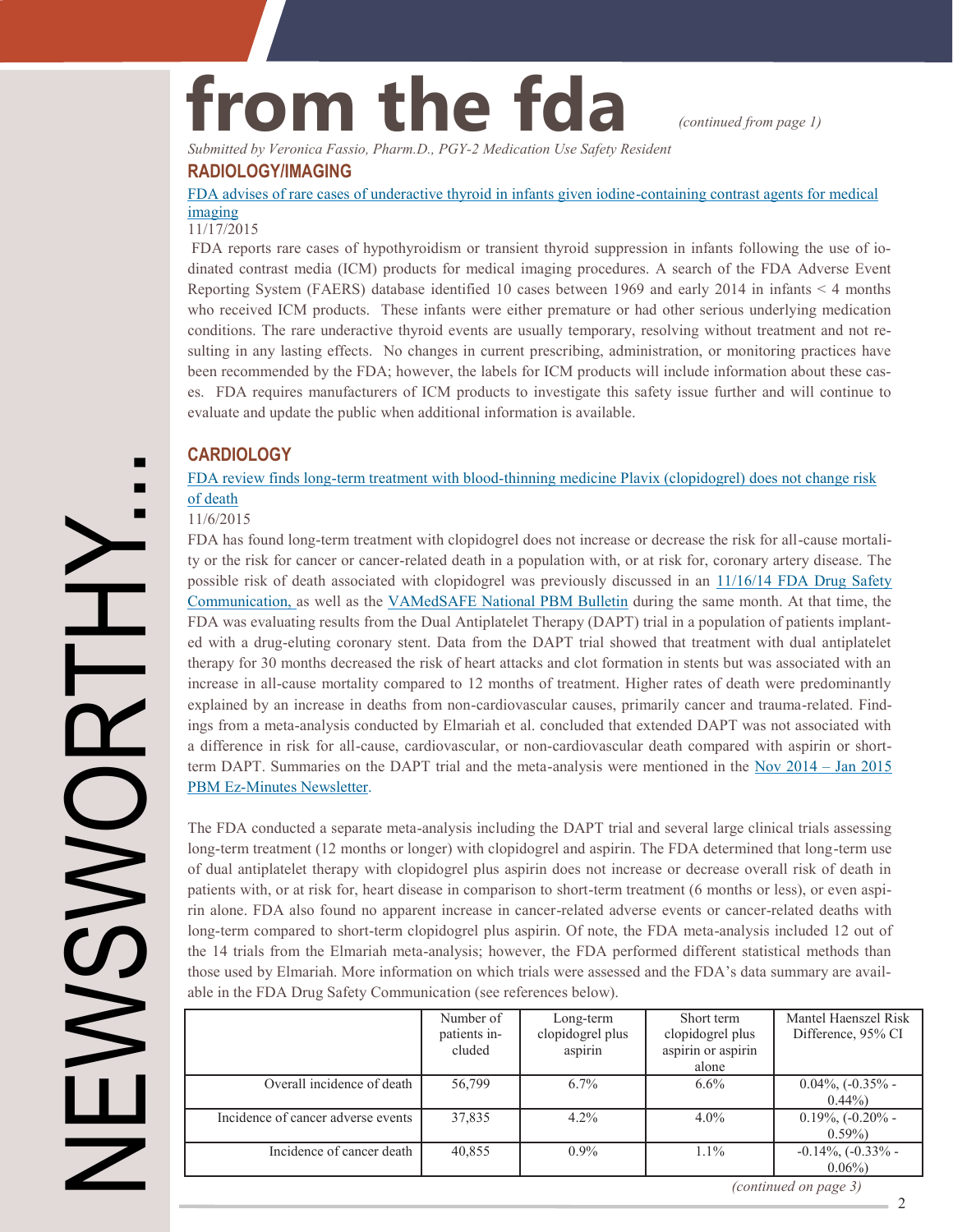# from the fda *continued from page 2*

FDA emphasizes that patients should not stop taking clopidogrel or other antiplatelet medicines without discussing with a health care provider. Health care providers should consider the benefits and risks of available antiplatelet medicines before starting treatment and inform patients about the increased risk of bleeding and bruising when taking clopidogrel. Please see the [VA Clinical Guidance](http://www.pbm.va.gov/clinicalguidance/criteriaforuse.asp) for further prescribing information on clopidogrel.

#### **REFERENCES**

- 1. FDA Drug Safety Communication: FDA review finds long-term treatment with blood-thinning medicine Plavix (clopidogrel) does not change risk of death. 2014 Nov 6[. http://www.fda.gov/Drugs/DrugSafety/ucm471286.htm](http://www.fda.gov/Drugs/DrugSafety/ucm471286.htm)
- 2. Mauri L, Kereiakes DJ, Yeh RW, et al. Twelve or 30 months of dual antiplatelet therapy after drug-eluting stents. *N Engl J Med*. 2014 Nov 16.
- 3. Elmariah S, Mauri L, Doros,G; et al. Extended duration dual antiplatelet therapy and mortality: a systematic review and meta-analysis. *Lancet* 2014; 2014 Nov 16.

#### **NEUROLOGY**

#### [FDA review found no increased cardiovascular risks with Parkinson's disease drug entacapone](http://www.fda.gov/Drugs/DrugSafety/ucm468803.htm)  10/26/2015

FDA has found no clear evidence associating the Parkinson's disease drug entacapone with an increased risk of cardiovascular events (heart attack, stroke, and cardiovascular death). Entacapone can be found in the combination product Stalevo (with carbidopa/levodopa) and in the single-ingredient product Comtan. The possible cardiovascular risk associated with entacapone was previously discussed [8/20/2010 in an FDA Drug Safety Commu](http://www.fda.gov/Drugs/DrugSafety/ucm223060.htm)[nication.](http://www.fda.gov/Drugs/DrugSafety/ucm223060.htm) At that time, the FDA was evaluating clinical trial data suggesting entacapone's association with a small increased risk of cardiovascular events compared to carbidopa/levodopa. This data consisted of results from a clinical trial called Stalevo Reduction in Dyskinesia Evaluation in Parkinson's disease (STRIDE-PD) 1 and an FDA conducted meta-analysis of 15 clinical trials including STRIDE-PD. Of note, the clinical trials assessed were not specifically designed to assess cardiovascular risk, the patients had pre-existing risk factors for cardiovascular disease, and the follow-up duration was  $\leq 6$  months. Furthermore, a statistically significant increased risk for cardiovascular events and entacapone was only noticed when the STRIDE-PD trial was included in the meta-analysis. Since carbidopa and levodopa have been used extensively in these studies with no associated cardiovascular risk, this led to the concern that the entacapone component in Stalevo influenced cardiovascular risk because the comparison drugs do not contain this ingredient. But because of the limitations, the FDA did not conclude that Stalevo increases cardiovascular risk and they pursued ongoing review.

The FDA reviewed two observational studies. The first study<sup>2</sup> was by Novartis, manufacturer of Stalevo, which used data from a commercial insurance database and assessed the potential risk for MI in patients 18-64 years old. A second study was by Graham et al.<sup>3</sup> which used the Medicare database to assess the risk of MI, stroke, and death (follow-up duration  $\leq$  and  $\geq$  6 months) in a population age  $\geq$  65. Neither study found a cardiovascular risk association with entacapone. A limitation to the manufacturer study was that few patients in either group had an MI, making it difficult to assess association. Based on these two studies, the FDA concluded that the results from the STRIDE-PD and meta-analysis were chance findings; there is no evidence for an increased cardiovascular risk associated with entacapone and the drug label will remain unchanged. Providers should continue to report any adverse reactions by entering the information into CPRS' Allergies/ Adverse Reactions field and/or via local reporting mechanisms. Adverse events should also be reported, as appropriate, to the VA ADERS program and FDA MedWatch (phone: 1-800-FDA-1088; fax: 1-800- FDA-0178; online at: [https://](https://www.accessdata.fda.gov/scripts/medwatch/medwatch-online.htm) [www.accessdata.fda.gov/scripts/medwatch/medwatch](https://www.accessdata.fda.gov/scripts/medwatch/medwatch-online.htm)- online.htm, or by mail).

#### **REFERENCES**

- 1. Stocchi F, Rascol O, Kieburtz K, Poewe W, Jankovic J, Tolosa E, Barone P, Lang AE, Olanow CW. Initiating levodopa/carbidopa therapy with and without entacapone in early Parkinson disease: the STRIDE-PD study. Ann Neurol 2010 Jul; 68(1):18-27.
- 2. Final Study Report, "The risk of incident myocardial infarction in Parkinson's disease patients with add-on entacapone to levodopa/ DDCI compared to other add-on Parkinson's disease therapy without entacapone". A retrospective cohort study using data from MarketScanTM; February 2014.
- 3. [Graham DJ, Williams JR, Hsueh YH, Calia K, Levenson M, Pinheiro SP, MaCurdy TE, Shih D, Worrall C, Kelman JA. Cardiovascu](http://onlinelibrary.wiley.com/doi/10.1002/mds.25351/epdf)[lar and mortality risks in Parkinson's disease patients treated with entacapone. Mov Disord 2013;](http://onlinelibrary.wiley.com/doi/10.1002/mds.25351/epdf)  [28:490](http://onlinelibrary.wiley.com/doi/10.1002/mds.25351/epdf)-497. *(continued on page 4)* <sup>3</sup>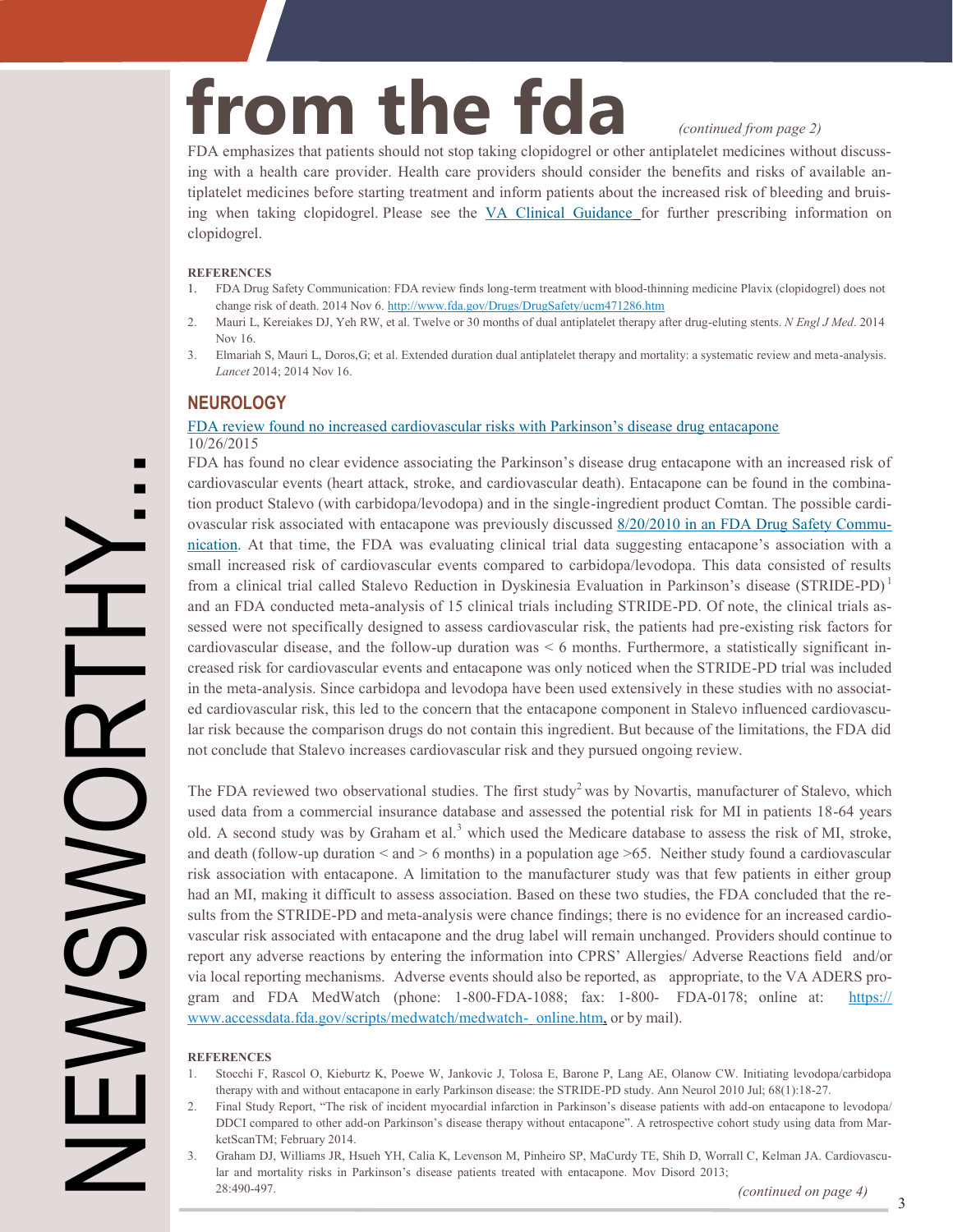## from the fda *(continued from page 3)* **INFECTIOUS DISEASES**

#### [FDA warns of serious liver injury risk with hepatitis C treatments Viekira Pak and Technivie](http://www.fda.gov/Drugs/DrugSafety/ucm468634.htm)  10/22/2015

FDA has released an alert warning of serious liver injury (i.e., hepatic decompensation and hepatic failure) particularly in patients with cirrhosis taking Viekira Pak or Technivie. Viekira Pak consists of ombitasvir, paritaprevir, and ritonavir tablets plus dasabuvir tablets (approved December 2014) and Technivie consists of ombitasvir, paritaprevir and ritonavir (approved July 2015). This alert is based on cases reported to the FDA Adverse Event Reporting System (FAERS) database and the manufacturer AbbVie. Out of a total of 26 assessable cases,10 experienced hepatic failure leading to transplantations and death; 16 experienced a range of liver dysfunction.

Findings for the cases reviewed include:

- Liver injury occurred within 1 to 4 weeks of starting treatment in most cases.
- Transaminase elevation was not a predominant presentation for the advanced liver disease patients.
- For some patients, there was a temporal association between starting and discontinuing the medication leading to the presentation and resolution of symptoms.
- More serious outcomes occurred in patients taking Viekira Pak with advanced cirrhosis prior to treatment.
- Some events occurred in patients where use was contraindicated or not recommended.

In light of this information, the FDA is requiring the manufacturer to include serious liver injury adverse events to the drug labels. The FDA also emphasizes that Viekira Pak is contraindicated in moderate and severe hepatic impairment (Child-Pugh Class B  $\&$  C) while Technivie is not indicated for patients with cirrhosis.

FDA recommends:

**...**<br>|-

- Patients should not stop taking these medications before discussing with their health care providers.
- Health care professionals are advised to discuss the risks of hepatic decompensation and hepatic failure and the need for close monitoring for patients with cirrhosis already being treated on Viekira Pak or Technivie.
- Below is guidance from the FDA for when to discontinue these medications.
	- Consider discontinuing if alanine aminotransferase (ALT) levels remain persistently greater than 10 times the upper limit of normal (ULN).
	- Discontinue in the presence of decompensated cirrhosis with or without increased levels of bilirubin and/ or transaminases.
	- Discontinue if ALT elevation is accompanied by signs or symptoms of liver inflammation or increasing conjugated bilirubin, alkaline phosphatase, or international normalized ration (INR).

Providers should continue to report any adverse reactions with the use of hepatitis C medications by entering the information into CPRS' Allergies/ Adverse Reactions field and/or via local reporting mechanisms. When entering a report, please include base-line liver status (e.g., Child-Pugh Class; ALT; bilirubin levels; clinical signs and symptoms of hepatic decompensation such as ascites, hepatic encephalopathy, and variceal hemorrhage; presence or absence of cirrhosis). Adverse events should also be reported, as appropriate, to the VA ADERS program and FDA MedWatch. MedWatch reports can be completed and faxed to the FDA through VA ADERS [\(https://](https://vaww.cmop.med.va.gov/MedSafe_Portal/)  [vaww.cmop.med.va.gov/MedSafe\\_Portal/](https://vaww.cmop.med.va.gov/MedSafe_Portal/) select VA ADERS Launch). For more information on reporting to the FDA, access [https://www.accessdata.fda.gov/scripts/medwatch/medwatch](https://www.accessdata.fda.gov/scripts/medwatch/medwatch-online.htm)- .

#### **ANTIDOTES**

#### FDA requires drug interaction studies with potassium-[lowering drug Kayexalate \(sodium polystyrene sulfonate\)](http://www.fda.gov/Drugs/DrugSafety/ucm468035.htm)  10/22/2015

The FDA is requiring that the manufacturer of Kayexalate (Concordia Pharmaceuticals) conduct studies to assess the potential for drug-binding interactions with other medications. The cation-exchange resin Kayexalate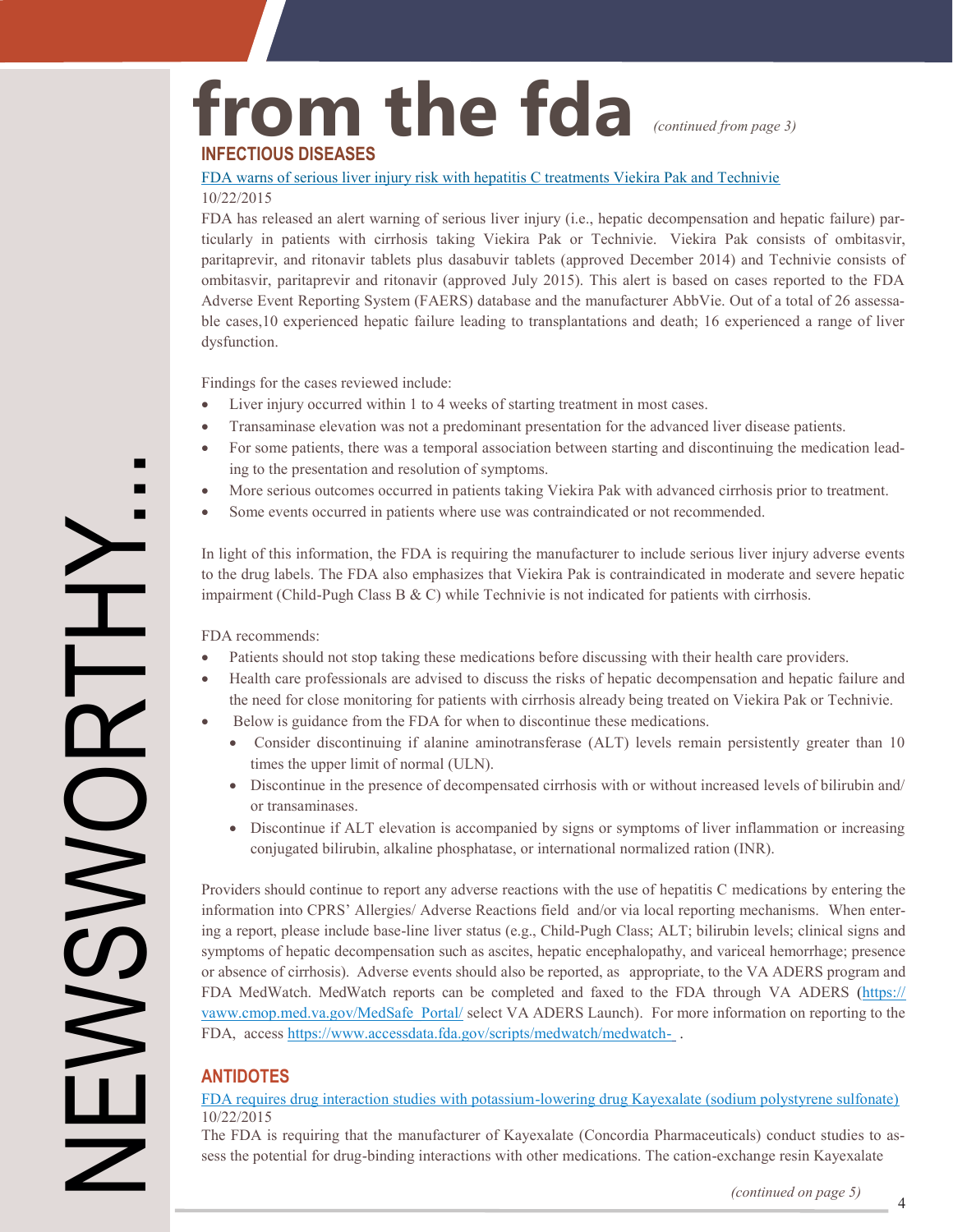# from the fda *(continued from page 4)*

(sodium polystyrene sulfonate), also available as the branded generics Kionex and SPS, treats hyperkalemia by binding to potassium in the large intestine so it can be removed from the body. The package insert includes the drug-binding interactions with lithium and thyroxine, where Kayexalate may decrease their absorption. However, no extensive studies were completed to asses for additional drug-binding interactions with Kayexalate.

FDA's extensive review of another potassium-lowering drug Veltassa (patiromer) showed drug-drug interactions occurring in about half of the medications tested with Veltassa which led to a warning in the product label to not take other orally administered medications within 6 hours of taking Veltassa. As a result FDA is requiring the manufacturer of Kayexalate to further examine the potential for this agent to bind to other oral medications. If findings confirm additional significant drug-binding interactions, the drug label will be updated to include this information. At this time, the FDA is recommending to consider separating Kayexalate dosing from other oral medications (e.g., antibiotics, antihypertensive agents, blood thinners, antacids, laxatives) by at least 6 hours. Health care professionals should also monitor blood levels or clinical response to other medications as needed or appropriate.

### Helping to achieve safe medication use

#### *SIMILAR ABBREVIATIONS LEAD TO DRUG ERRORS*

*(continued from page 1)*

drug as well as risk of overdose since alteplase (Activase) has a higher dose requirement than the maximum of tenecteplase (TNKase). In the acute myocardial infarction indication for which both agents are approved, the recommended total dose of alteplase (Activase) is based on patient weight, not to exceed 100 milligrams (mg) while the recommended total dose of tenecteplase (TNKase) should not exceed 50 mg and is also based on patient weight. Therefore, unintentional administration of tenecteplase (TNKase) instead of alteplase (Activase) at the dosing recommendations of alteplase (Activase) may increase the risk for bleeding as well as associated hospitalizations and deaths.

The abbreviations "t-PA", "TPA" and "TNK" appear on the Drug Name Abbreviations section of the [ISMP List of Error](https://www.ismp.org/tools/errorproneabbreviations.pdf)-[Prone Abbreviations, Symbols, and Dose Designations](https://www.ismp.org/tools/errorproneabbreviations.pdf) . ISMP further recommends:

- *Never use abbreviations for drug names.*
- *Do not use the abbreviation "TPA" and refer to all three tissue plasminogen activators by their brand names (Activase, TNKase, Retavase), established/generic names (alteplase, tenecteplase, reteplase), or both in all verbal and written communications.*
- *Do not use "TNK" as an abbreviation for TNKase.*
- *Remove the abbreviation "TPA" and "TNK" from all standardized order sets, computerized provider order entry screens, and treatment protocols to avoid confusion.*
- *Since Activase, but not TNKase or Retavase, is approved for use in the management of ischemic stroke and pulmonary*

*embolism, prescribers should state the indication on prescription orders to help ensure the correct drug is ordered and dispensed.* 

 *Consider the use of alerts for TNKase in electronic prescriber order entry systems and/or automatic dispensing cabinets (e.g., "Warning: Frequently confused with Activase [alteplase], verify the correct drug for the appropriate indication").* 

Within the VA, pharmacy can take the following steps inside the computerized drug-order entry system to reduce potential error with these similar names:

- Add a short descriptor (less than 30 characters) to "Display Restriction/Guidelines" when ordering Tenecteplase (i.e., "Frequently confused with Activase[alteplase],verify appropriate drug is ordered"). As blue line text, this descriptor displays as dialog and does not become part of order but alerts providers about possible confusion when ordering TNKase (tenecteplase).
- A second message can be added in the "Quantity Dispensed" section in the middle of the order screen to reiterate the caution.

#### **REFERENCES:**

- 1. Institute for Safe Medication Practices. FDA Advise-ERR: Avoid using the error-prone abbreviation, TPA*. ISMP Medication Safety Alert! Acute Care*. 20(19): 1, 4-5. September 24, 2015.
- 2. Activase® (Alteplase) product package insert. South San Francisco, CA: Genentech, Inc.; February 2015.
- 3. TNKase® (Tenecteplase) product package insert. South San Francisco, CA: Genentech, Inc.; May 2011.